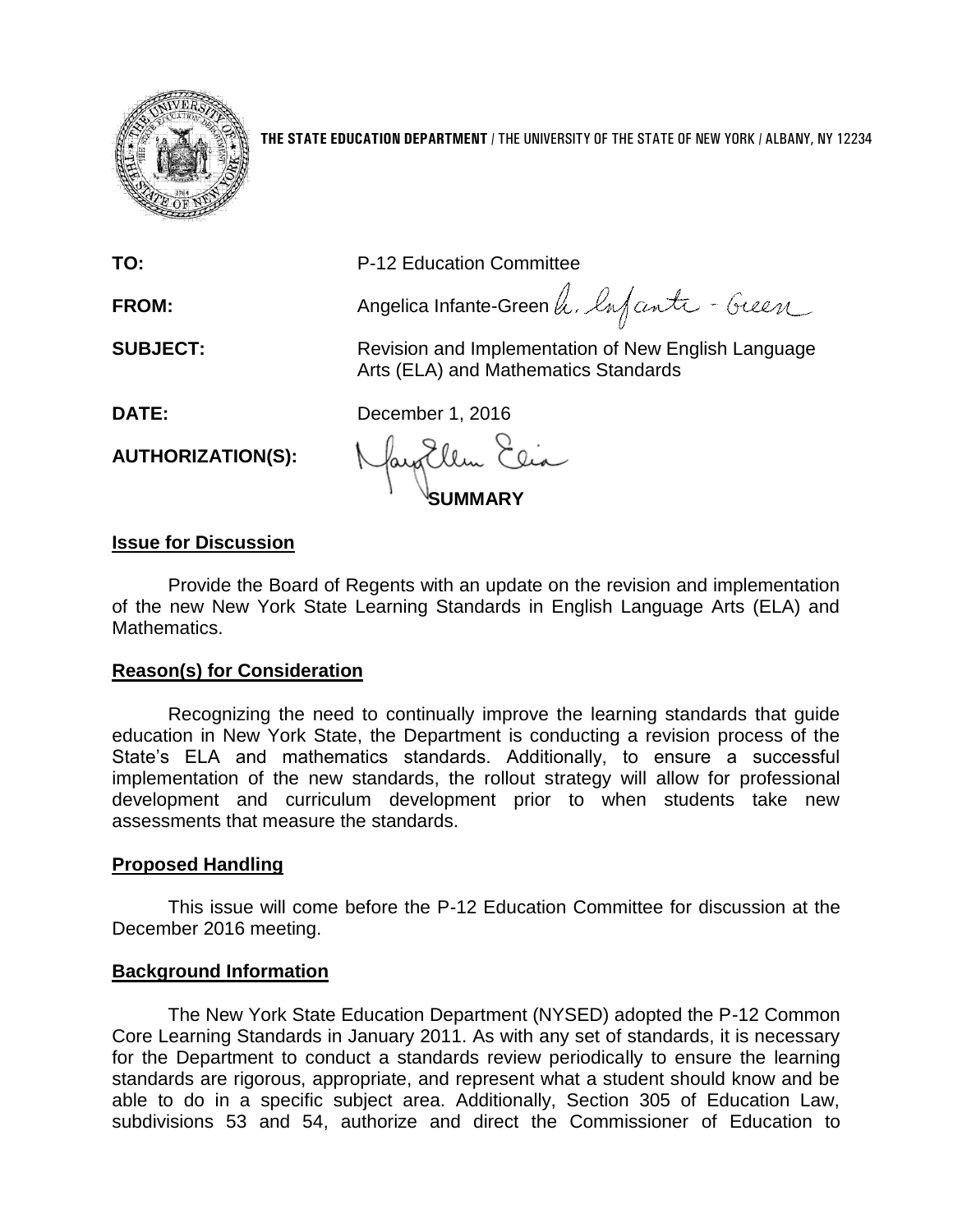complete a comprehensive review of the education standards administered by the Education Department and seek input from education stakeholders. By statute, the review of standards must begin in the 2015-16 school year.

To date, the Department has engaged a wide variety of stakeholders, which includes educators, parents, and the community at large, through a survey (AIMHighNY) that allowed users to give feedback on each of the standards. The survey, which was available from mid-October until November 30, 2015, allowed all New Yorkers to provide feedback on both the ELA and mathematics standards. The Commissioner and NYSED staff have also been seeking out and listening to many stakeholders regarding State standards. New York State's AIMHighNY survey had thousands of comments and recommendations, with the largest percentage of the feedback coming from classroom teachers. More than 10,500 respondents provided feedback on one or more of the State's current learning standards. In total, survey participants submitted 246,771 pieces of feedback. More than 70 percent of the feedback was supportive of the standards; approximately 29 percent was in disagreement. The thousands of points of feedback included recommendations and comments about the standards, including specific changes to the wording and suggestions to move standards across grade levels.

Additionally, the New York State English Language Arts and Mathematics Content Advisory Panels (CAPs) reviewed the survey data and made initial recommendations for possible revisions and guidance. The CAPs, which have been meeting since 2011, include classroom teachers, school administrators, curriculum specialists, and members of institutions of higher education. The membership of the panels includes representatives from New York State United Teachers (NYSUT), Association of Mathematics Teachers of New York State (AMTNYS), New York State Association of Mathematics Supervisors (NYSAMS), New York State Reading Association (NYSRA), and New York State English Council (NYSEC). The following is a snapshot of the trends noted from the survey and initial recommendations made by the panelists

## **Phase 1: Standards Review Committees**

The Department created two committees of New York State stakeholders, one for English language arts and one for mathematics. Recruitment for the committees was done through a statewide selection process hosted on the AIMHighNY website in March 2016. The Standards Review Committees represented various parts of the State with a wide range of expertise including classroom teachers, elementary specialists/coaches, English language learner/bilingual teachers, special education teachers, building-level leaders, district-level leaders, parents, students, higher education faculty, and business and community members. Importantly, the Standards Review Committees will collaborate with individuals with child developmental expertise to ensure the new standards are appropriate at all levels.

The Standards Review Committees met virtually in spring of 2016 and in person in summer of 2016 to develop guidance and provided recommended revisions to the English language arts and mathematic standards based on the AIMHighNY survey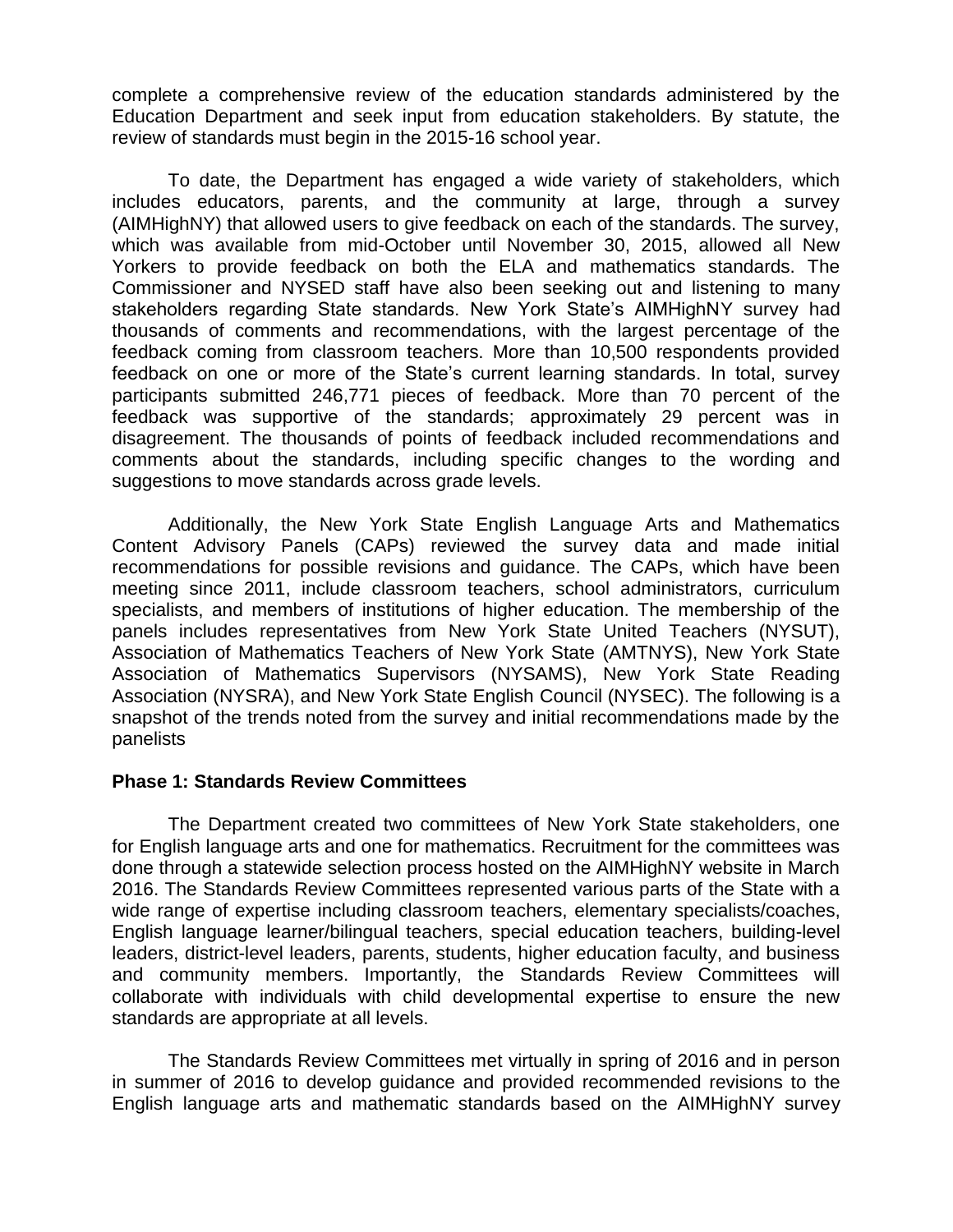results, recommendations from the Content Advisory Panels, and guidance from other stakeholder groups.

# **Recommended Changes to English Language Arts Standards**

Five subcommittee groups (Prekindergarten-Grade 2, Grades 3-5, Grades 6-8, Grades 9-12 and Literacy 6-12), all of which included parents and educators, discussed the current ELA standards to determine whether each standard meets the criteria for what a student should know and be able to do at a grade level (or grade-band) in English language arts and literacy. Committees also had an opportunity to recommend new areas to strengthen the standards.

Recommended changes include:

- **Streamline Reading for Information and Reading for Literature Standards** by merging them together, identifying the unique skills related to literature and informational text, and ensuring a healthy balance of both types of reading across all grades;
- **Refocus on Prekindergarten-Grade 2 Standards** with some gradespecific changes and additions to the ELA Standards, including a strong emphasis on the whole child and the importance of play as an instructional strategy. This includes the need for additional guidance for P-2 on how the standards are implemented in the classroom, including sample instructional strategies and activities, definitions and clear connections to teaching English language learners and students with disabilities;
- **Create a New York State Early Learning Task Force** to discuss concerns around the P-2 grades, including standards, program decisions, social emotional needs and how the content areas/domains work together in the early grades. This task force will be formed in the coming weeks;
- **Re-organize Writing Standards** so they are easier for educators to use for curriculum and instruction. In addition to regrouping the standards, grade-specific changes are recommended across the grades to clarify language and ensure writing expectations are clear;
- **Use a Variety of Texts** to balance literary and informational reading with clear guidance for teachers and to ensure students read both full-length texts and shorter pieces, as well as to encourage reading for pleasure; and
- **Provide Guidance on Text Complexity** for all standards in the introduction to underscore its importance.

To provide educator support in the new learning standards, the committees recommended the following:

 **Develop New York State Resources and Guidance for the Standards:** A set of learning standards cannot be properly utilized without the necessary guidance. The committees recommend developing a set of resources for standards, curriculum, and professional development. These resources would include strategies and supports for students with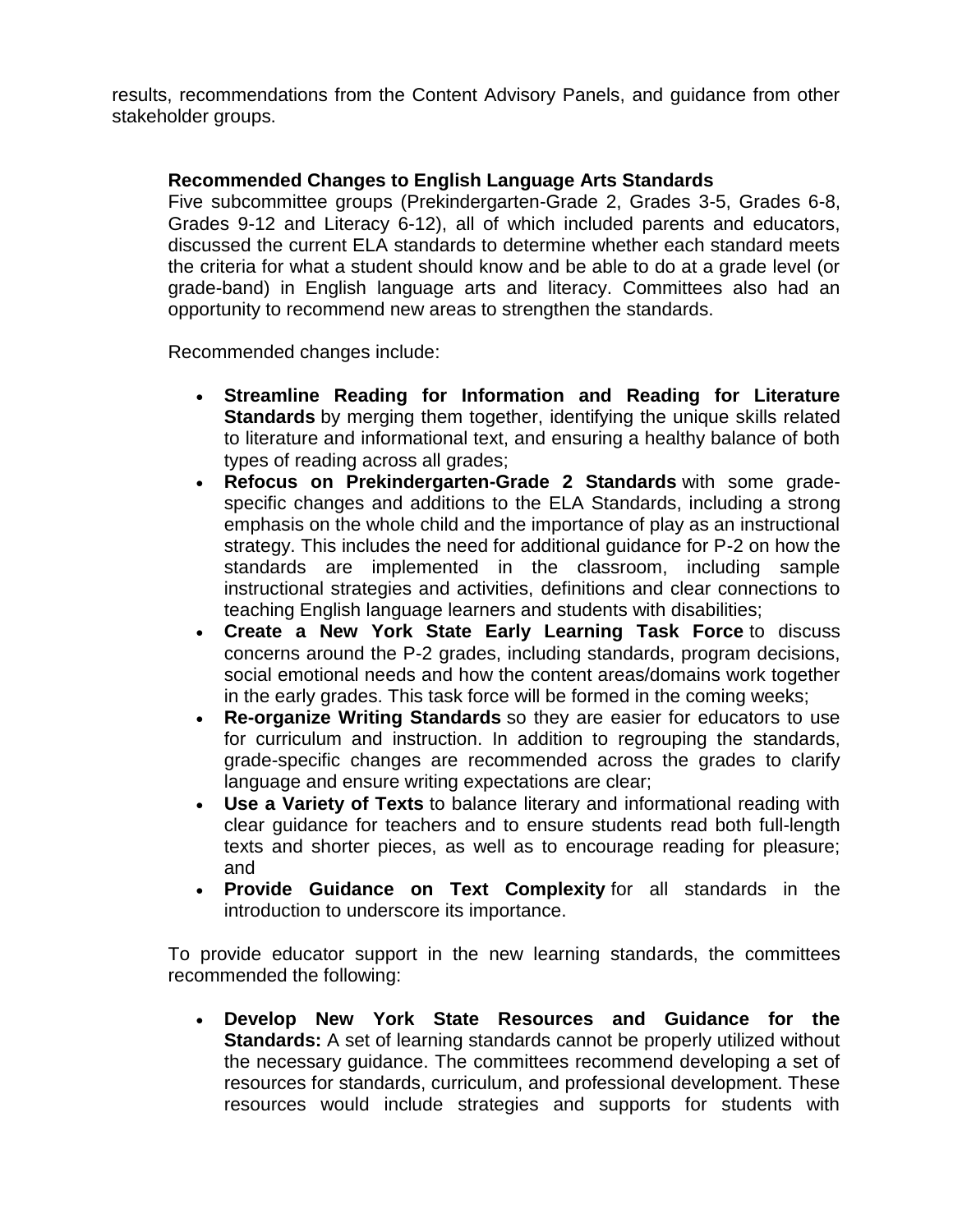disabilities and English language learners, as well as instructional strategies that could serve as examples in the classroom;

- **Include Preface and Grade-Level Introductions** for the new set of English Language Arts Standards that explains the importance of the standards and their intended role in a school instructional plan. The preface and introduction would outline a belief statement that includes references to best teaching practices and learning strategies that aim to foster a love of learning for all students;
- **Develop Clear Communications for Parents** about the standards, with an explanation about the connections among standards, curriculum and assessments; and
- **Create a Glossary of Terms** that contains words or important terms used within the standards.

# **Recommended Changes to Mathematics Standards**

Seven grade band/course subcommittees (PreK-Grade 2, Grades 3-5, Grades 6- 8, Algebra I, Algebra II, Geometry and Plus Standards) comprised of New York State P-12 classroom teachers, special education teachers, English language learner teachers, parents, curriculum specialists, school administrators, and college professors discussed and made recommendations for possible revisions or additions to the standards.

Recommended changes include:

- **Clarify the Standards** so that educators, students and parents clearly understand the expectation, without limiting instructional flexibility. For example, recommended modifications would help better define the progression of skills and the transition of some of the 18 shared standards between Algebra I and Algebra II;
- **Strengthen Coherency of the Standards** to allow for a stronger connection of learning within and across grade levels. For example, one additional standard at the Kindergarten level would help solidify pattern recognition and creation from Pre-K to Grade 2. In addition, standards regarding time and money would be added and current standards would be changed to smooth the transition of building these skills at the PreKgrade 3 level;
- **Improve focus of major content and skills for each grade-level and course** while providing more time for students to develop deep levels of understanding. For example, to remove the parabola/directrix/focus standard out of Algebra II and place it in the plus standards with the study of conics;
- **Maintain the Rigor of the Standards** by balancing the need for conceptual understanding, procedural skill, and application. For example, clearly identify the fluency standards at the high school level; and
- **Create a [Glossary of Verbs](http://www.nysed.gov/common/nysed/files/math-draft-standards-glossary-verbs.pdf)** associated with the mathematics standards. This glossary contains a list of verbs that appear throughout the revised standards recommendations.